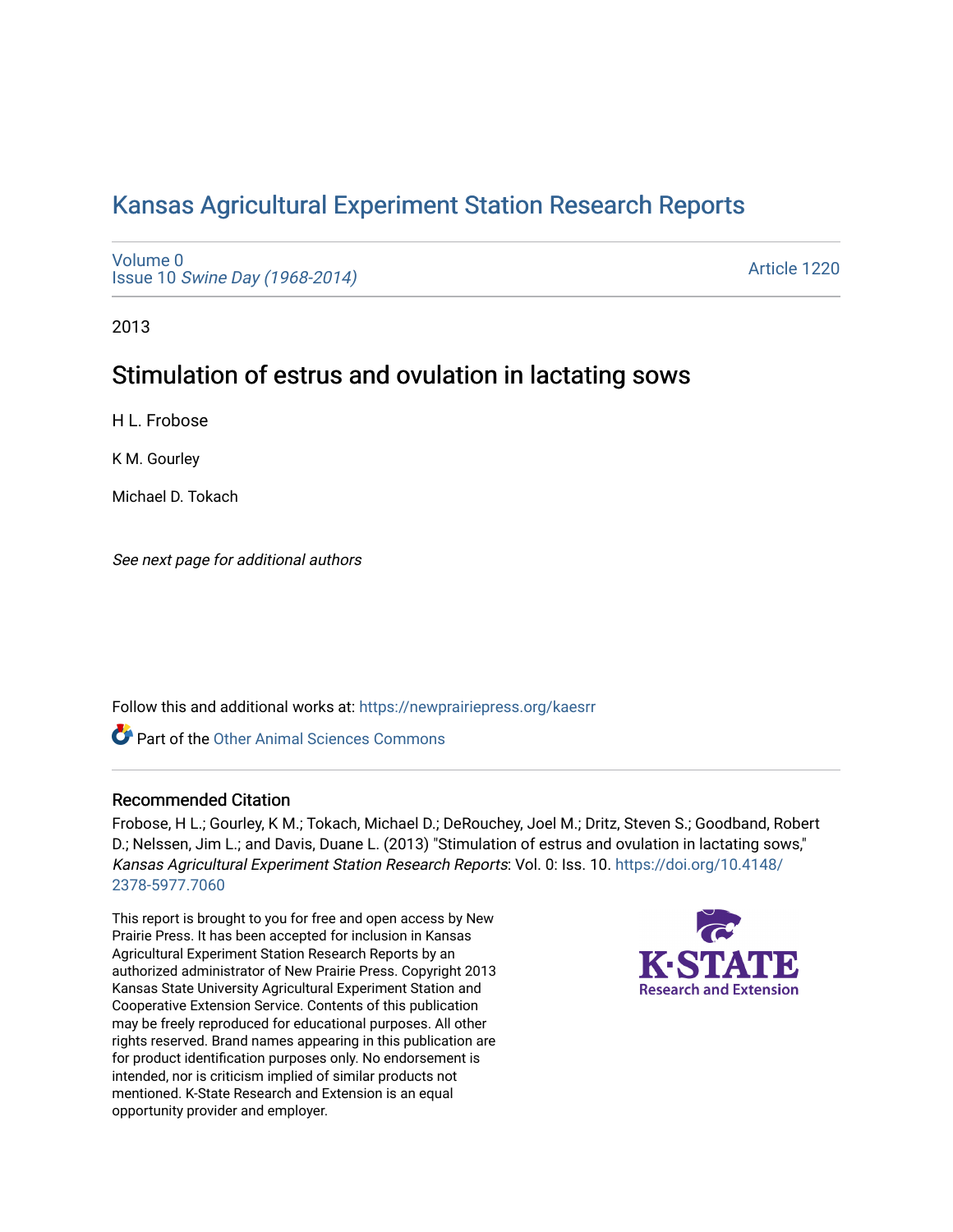# Stimulation of estrus and ovulation in lactating sows

## **Abstract**

A total of 53 sows were used to determine the effects of a lactational estrus stimulation strategy on reproductive and litter growth performance. Treatment differences within parity group, multiparous and primiparous, were also considered. Litter size was equalized to 11.6  $\hat{A}$ ± 1.2 pigs at d 2 postfarrowing. At d 18 of lactation, sows were allotted to the control or an altered suckling method (ALT). The ALT sows were placed in adjacent pairs within parity so pigs could be moved between litters by temporarily lifting the divider between the two litters. On d 18, all but the 5 lightest weight pigs from each ALT litter were weaned. The 5 lightweight pigs for each pair of litters formed a combined litter that nursed each sow of the pair 12 h/d from d 18 to 25. Therefore, pigs had nursing access 24 h/d, but each ALT sow was suckled only 12 h/d. Boar exposure was provided to ALT sows for 15 min/d by removing sows to a pen outside the farrowing room. Control and ALT sows were weaned at d 21 and d 25, respectively. Sow weights and litter growth performance during lactation was similar between treatments, although ALT sows had 16% greater total feed intake (P < 0.01) due to the extended lactation length. Primiparous sows lost a greater percentage (7.4 vs. 3.4%) of BW and consumed less feed (P < 0.01) than multiparous sows. A total of 26 ALT sows (93%) were detected in estrus and mated in lactation. Although duration from initiating ALT to estrus was greater (P < 0.001) than the wean-to-estrus interval for controls, ALT sows were in estrus earlier (23.0 vs. 24.6 d; P < 0.001) than controls postfarrowing, with primiparous sows responding more slowly (5.4 vs. 3.8 d; P < 0.01) than multiparous sows for both treatments. Pregnancy rate and subsequent reproductive performance were similar between treatments. In conclusion, ALT sows expressed lactational estrus and performed reproductively similar to sows with conventionally weaned litters.; Swine Day, Manhattan, KS, November 21, 2013

## Keywords

Swine day, 2013; Kansas Agricultural Experiment Station contribution; no. 14-044-S; Report of progress (Kansas State University. Agricultural Experiment Station and Cooperative Extension Service); 1092; Boar exposure; Lactating sow; Lactational estrus; Split weaning; Swine

## Creative Commons License



This work is licensed under a [Creative Commons Attribution 4.0 License](https://creativecommons.org/licenses/by/4.0/).

## Authors

H L. Frobose, K M. Gourley, Michael D. Tokach, Joel M. DeRouchey, Steven S. Dritz, Robert D. Goodband, Jim L. Nelssen, and Duane L. Davis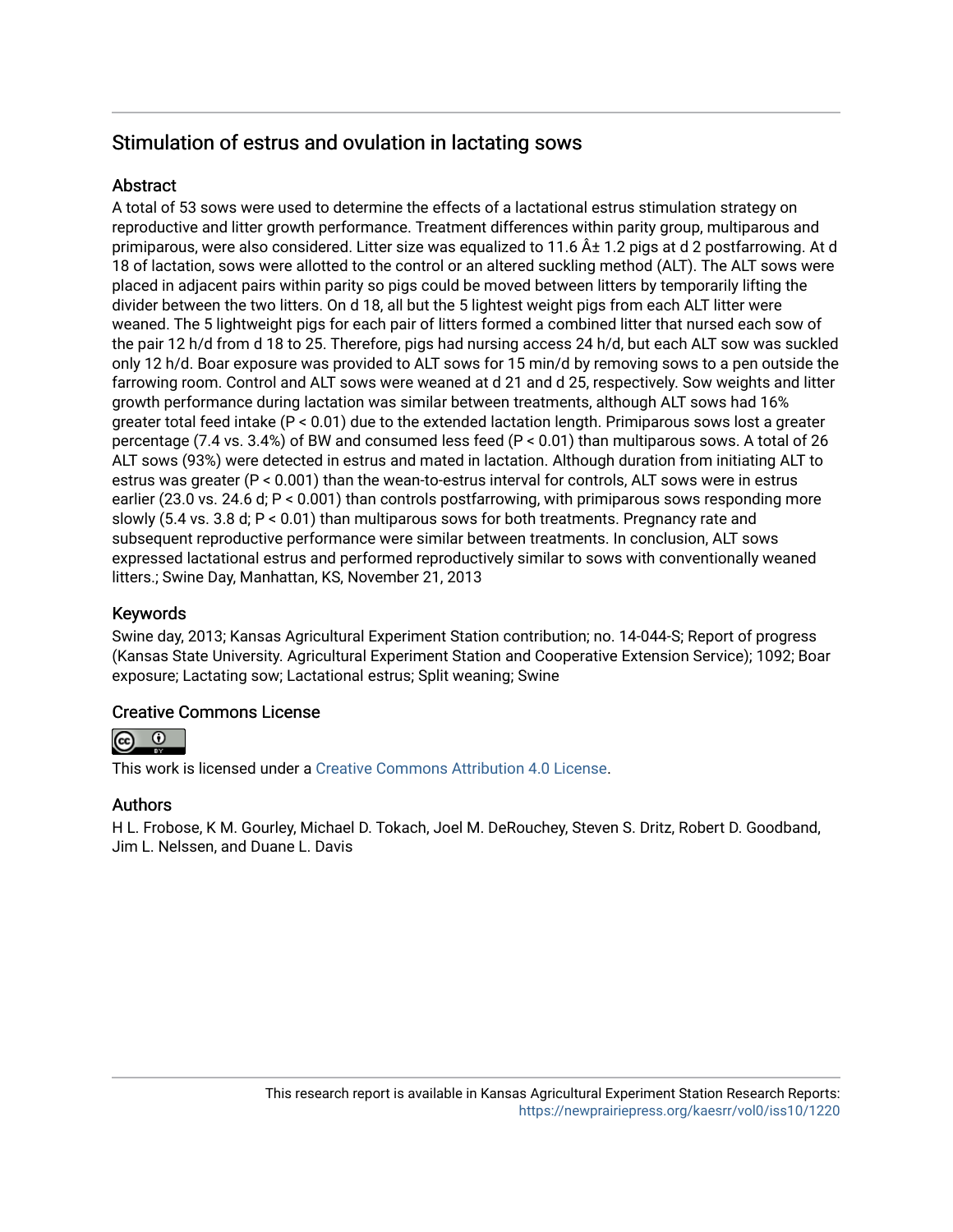# Stimulation of Estrus and Ovulation in Lactating Sows

# *H.L. Frobose, K.M. Gourley, M.D. Tokach, J.M. DeRouchey, S.S. Dritz1 , R.D. Goodband, J.L. Nelssen, and D.L. Davis*

## Summary

A total of 53 sows were used to determine the effects of a lactational estrus stimulation strategy on reproductive and litter growth performance. Treatment differences within parity group, multiparous and primiparous, were also considered. Litter size was equalized to  $11.6 \pm 1.2$  pigs at d 2 postfarrowing. At d 18 of lactation, sows were allotted to the control or an altered suckling method (ALT). The ALT sows were placed in adjacent pairs within parity so pigs could be moved between litters by temporarily lifting the divider between the two litters. On d 18, all but the 5 lightest weight pigs from each ALT litter were weaned. The 5 lightweight pigs for each pair of litters formed a combined litter that nursed each sow of the pair  $12 \text{ h/d}$  from d 18 to 25. Therefore, pigs had nursing access 24 h/d, but each ALT sow was suckled only 12 h/d. Boar exposure was provided to ALT sows for 15 min/d by removing sows to a pen outside the farrowing room. Control and ALT sows were weaned at d 21 and d 25, respectively. Sow weights and litter growth performance during lactation was similar between treatments, although ALT sows had 16% greater total feed intake (*P* < 0.01) due to the extended lactation length. Primiparous sows lost a greater percentage (7.4 vs. 3.4%) of BW and consumed less feed  $(P < 0.01)$  than multiparous sows. A total of 26 ALT sows (93%) were detected in estrus and mated in lactation. Although duration from initiating ALT to estrus was greater  $(P < 0.001)$  than the wean-to-estrus interval for controls, ALT sows were in estrus earlier (23.0 vs. 24.6 d; *P* < 0.001) than controls postfarrowing, with primiparous sows responding more slowly (5.4 vs. 3.8 d; *P* < 0.01) than multiparous sows for both treatments. Pregnancy rate and subsequent reproductive performance were similar between treatments. In conclusion, ALT sows expressed lactational estrus and performed reproductively similar to sows with conventionally weaned litters.

Key words: boar exposure, lactating sow, lactational estrus, split weaning

# Introduction

Sows experience a period of lactational anestrus driven by suckling-induced suppression of gonadotropin secretion. The sow's reproductive tract requires a minimum of 14 to 21 d for uterine involution and resumption of reproductive activity; consequently, weaning currently takes place at least 2 weeks after parturition and has moved closer to 3 weeks to support better performance of the weaned pigs.

Producers have significant economic incentives to shorten the interval from farrowing to conception. One approach to circumvent the negative impact of early weaning is to uncouple weaning and breeding by breeding during lactation. In theory, this could reduce sow non-productive days while simultaneously increasing lactation length to the

<sup>&</sup>lt;sup>1</sup> Department of Diagnostic Medicine/Pathobiology, College of Veterinary Medicine, Kansas State University.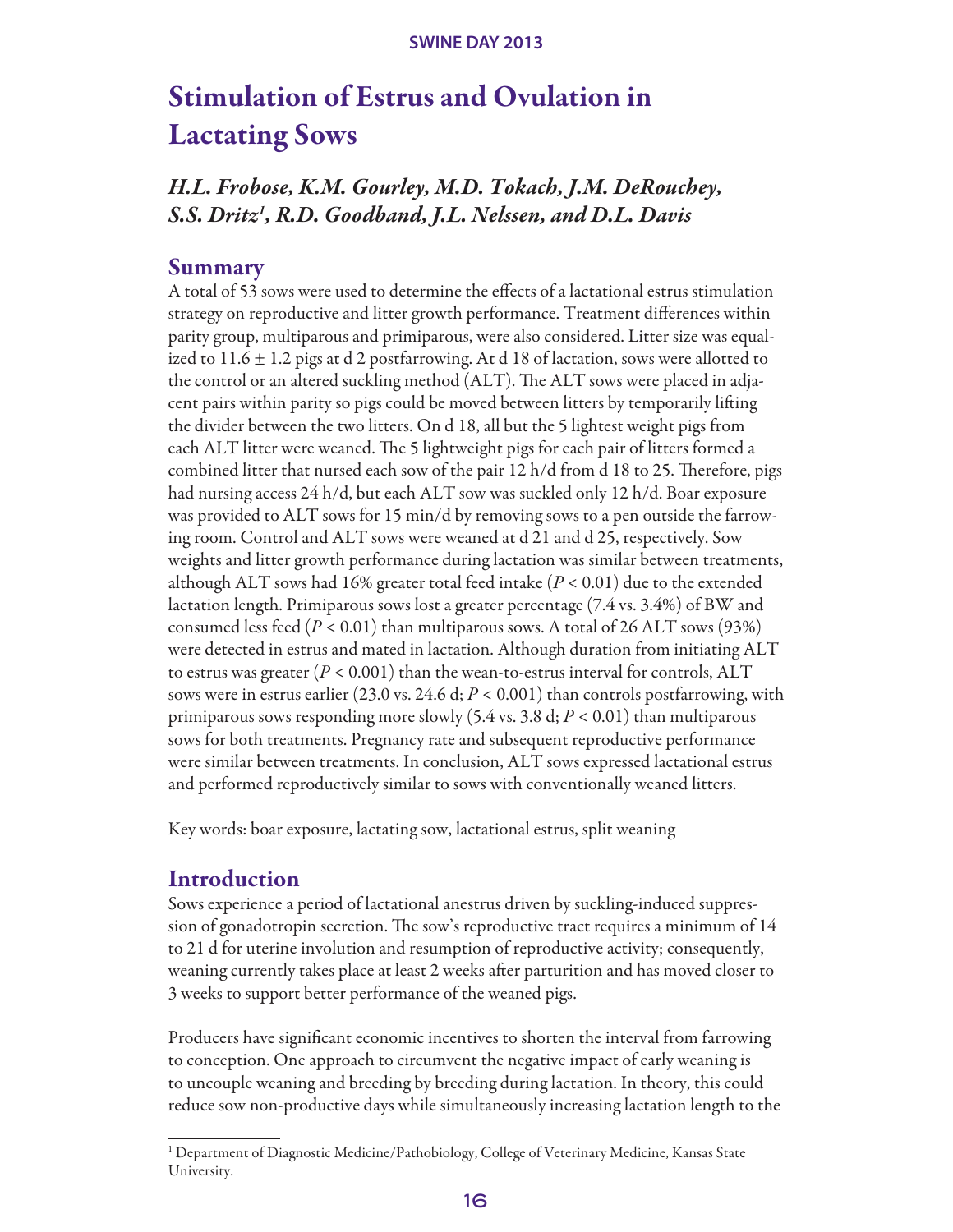benefit of the litter. Another potential advantage would be easing the transition into group gestation housing. Shifting the breeding procedures to the farrowing facility also may help reassign duties and improve preweaning survival.

Several strategies have been evaluated to elicit a fertile estrus in lactating sows. Although results have been inconsistent, separating the sow from the litter for longer than 6 hours/d and exposure to a boar clearly are important stimuli. Researchers in Europe<sup>2</sup> and Australia<sup>3</sup> have recently revisited these ideas to address welfare and production issues in modern production systems. This recent work suggests that some maternal sow genotypes are more responsive to temporary litter separation and boar exposure than previously thought.

We designed a treatment that combined early weaning of the heavier pigs in each litter and created combined litters to give small pigs access to 24 h/d nursing but restricted sows to 12 h/d of sucking. We also provided boar exposure. This unique treatment was compared with conventionally weaned sows. We assigned the sows to treatment by parity (multiparous vs. primiparous) in anticipation that the primiparous sows would be less likely to respond with lactational estrus.

## Procedures

#### *Animals and housing*

The Kansas State University Institutional Animal Care and Use Committee approved the protocol used in this experiment. The trial was conducted at the Kansas State University Swine Teaching and Research Center in Manhattan, KS. A total of 53 sows (PIC 1050) were used in two farrowing groups. Parity ranged from 1 to 5 and averaged 2.6  $\pm$  1.5. Prior to farrowing, pregnant sows were moved into a single farrowing room (29 individual farrowing crates;  $7.0 \times 2.0$  ft for the sow and  $7.0 \times 5.2$  ft for pigs). Sows not farrowing by d 115 of gestation were induced to farrow by injecting Lutalyse (dinoprost tromethamine, 10 mg; Zoetis Animal Health, Florham Park, NJ). Litter size at birth varied from 3 to 18 live pigs and was equalized within 2 d after farrowing by cross-fostering pigs within each parity group, resulting in an average litter size of 11.6  $\pm$ 1.2 pigs. Within 1 d after farrowing, piglet BW was determined and pigs were individually ear-notched and injected with 2 mL iron dextran and 1 mL of antibiotic (Naxcel (ceftiofur sodium); Zoetis Animal Health). Male pigs were castrated approximately 7 d after birth. The day on which most of the litters were born was considered d 0 of lactation for the group, and all treatment procedures were performed on the same calendar day for all litters in the farrowing group. Litters were born from 4 d before to 3 d after d 0. Sows were fed a common lactation diet (1,472 kcal/lb, 21.6% CP, and 0.97% lysine) based on corn, soybean-meal, and 20% DDGS, which was provided ad libitum beginning the day after farrowing. Lactation feed was delivered using individual Gestal Solo (JYGA Technologies, St-Nicolas, Quebec, Canada) electronic sow feeders. Water was available ad libitum. Creep feed was not offered during lactation.

<sup>2</sup> Kemp, B., and N.M. Soede. 2012. Should weaning be the start of the reproductive cycle in hyper-prolific sows? A Physiological view. Reprod. Dom. Anim. 47:320–326.

<sup>&</sup>lt;sup>3</sup> Downing, J.A., and L.R. Giles. 2009. Induction of estrus in lactating sows. Australian Pork CRC Report. 2009.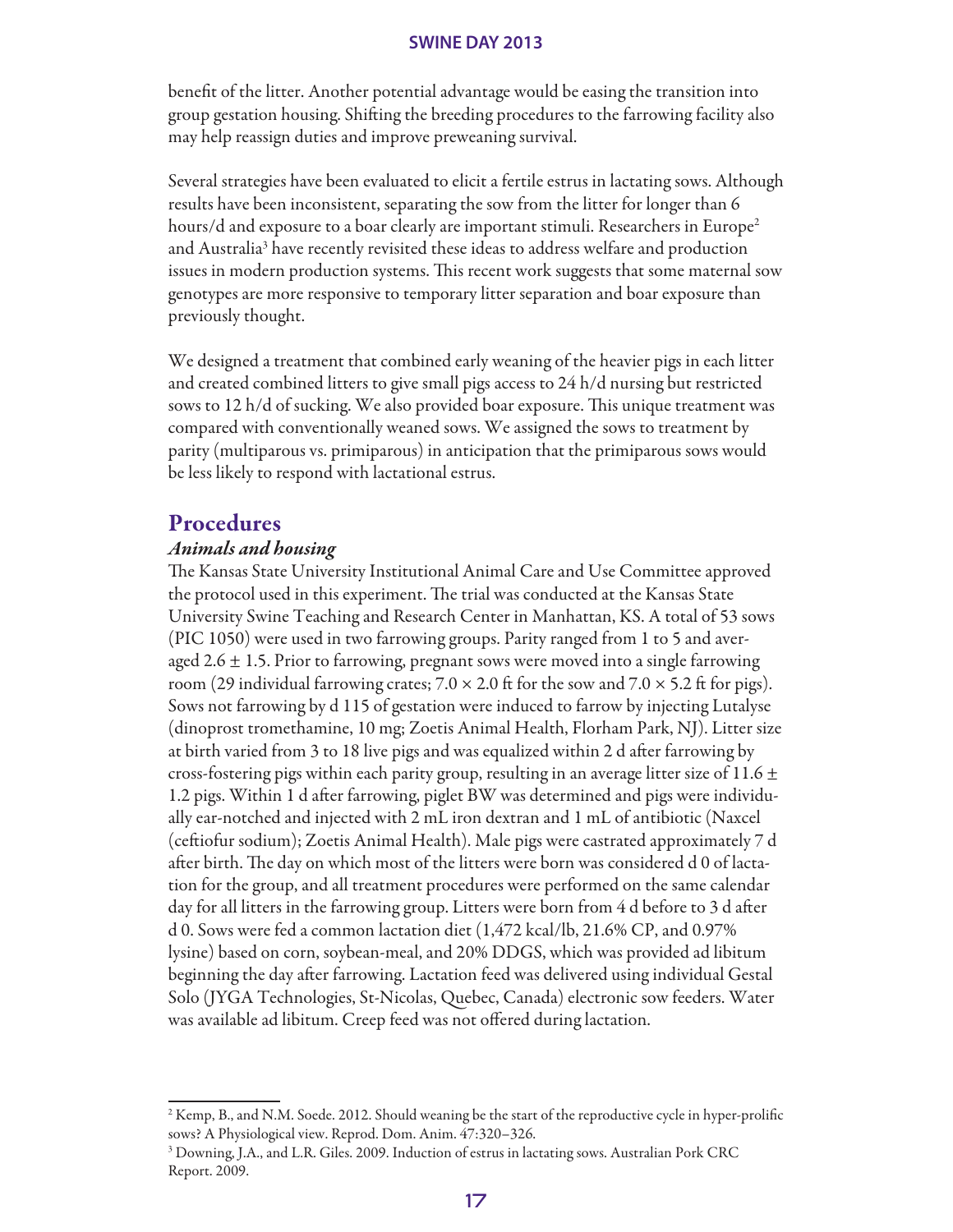#### *Treatments*

Sows were allotted to treatments within parity group on d 18 of lactation with BW. Suckled litter size and date farrowed equalized as nearly as possible. A total of 25 control sows (16 multiparous and 9 primiparous) and 28 ALT sows (20 multiparous and 8 primiparous) were used. Per normal farm procedures, control sows were continuously suckled by their litters until weaning. The ALT sows were placed in adjacent pairs within parity group such that two litters could be combined and switched between sows by temporarily lifting the separating divider. On d 18, all but the 5 lightest-weight pigs from each ALT litter were split-weaned and moved to the nursery. The remaining 5 lightweight pigs on paired ALT litters were combined to form a new litter of 10 pigs. These combined litters were rotationally suckled between paired sows at 12-h intervals (0600 and 1800), such that pigs had access to a sow 24 h/d, but each ALT sow was suckled for only 12 h/d. Lights were left on for 24 h/d throughout lactation.

The ALT sows were provided daily exposure to a boar by moving the sow to a pen adjacent to the farrowing room. Each sow received approximately 5 min of nose-to-nose contact followed by 5 min of full physical contact and a final 5 min of nose-to-nose contact with a boar. To maximize stimulation, one of three mature boars was used for full physical contact on each day with a second boar providing nose-to-nose contact, and boars were rotated each day to minimize individual boar effects. Boar exposure was from d 18 of lactation until ovulation or at weaning on d 25. Control sows were weaned on the afternoon of d 21. At weaning, sows were moved into a group pen environment, but sows were moved into individual gestation stalls each day for transrectal ultrasound. Estrus detection was also performed at this time in the presence of a boar.

#### *Measurements*

Sow BW and backfat (BF) were recorded at entry, after farrowing, and on d 18, 21, and 25 postfarrowing. Pigs were weighed at d 18, on the afternoon of d 21, and on d 25. Feed disappearance was also measured in sows from their individual farrowing date until weaning.

Standing estrus was confirmed using a back-pressure test in the presence of a boar. Sows were artificially inseminated at first observed estrus and again 24 h later. Starting on d 17, transrectal ultrasound was performed using an Aloka 500V ultrasound with a 5.0-MHz probe (Aloka, Wallingford, CT). Ultrasound was performed daily for ALT sows and every other day for control sows until d 21, after which all sows were scanned daily until ovulation, defined as 12 h prior to the ultrasound exam where fewer than 4 total intact follicles remained on the ovaries. The number of follicles per ovary were recorded along with the follicle diameter, calculated by the average diameter of the three largest follicles on each ovary.

A blood sample was obtained by jugular venipuncture from all sows on d 18, 21, and 25. Two additional samples were collected 8 to 12 and 18 to 21 d postestrus to verify ovulation and confirm establishment of pregnancy, respectively. Serum from these samples was assayed for concentrations of progesterone (P4). Progesterone concentrations greater than 4.0 ng/mL at d 8 to 12 after estrus confirmed ovulation and at d 18 to 21 confirmed the establishment of pregnancy. Pregnancy was confirmed approximately 28 d after insemination by ultrasound examination. Farrowing rate, total born, number born live, stillbirths, mummies, and birth weights were recorded for all resulting litters.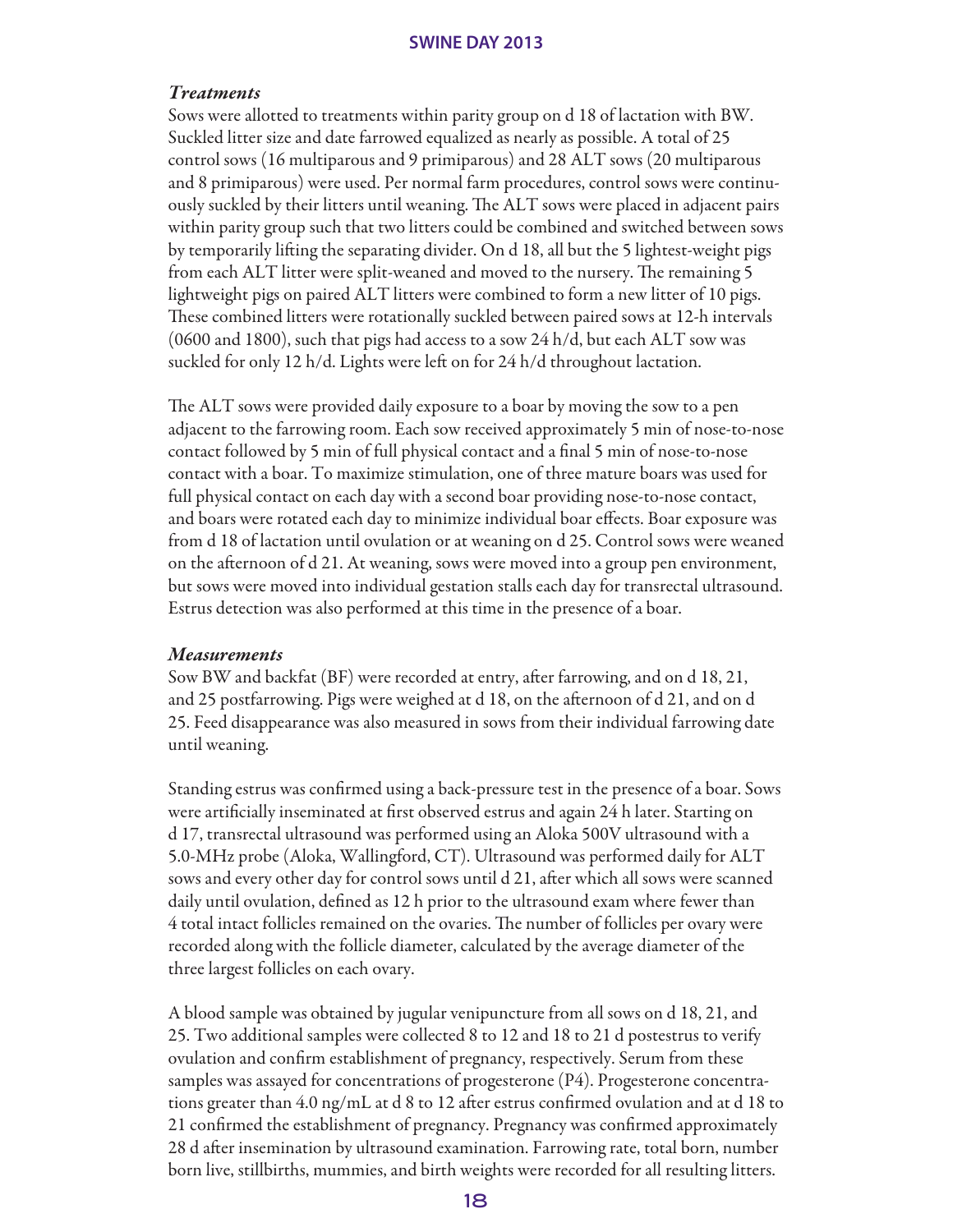#### *Statistical analysis*

All normally distributed data were analyzed using the MIXED procedure of SAS, version 8.1 (SAS Institute, Inc., Cary, NC). Sow was the experimental unit and farrowing replicate was included in the model as a random effect. Pregnancy and farrowing rate were evaluated by chi-square analysis using the LOGISTIC procedure of SAS. Statistical significance and tendencies were set at *P* < 0.05 and *P* < 0.10.

# Results and Discussion

No treatment × parity group interactions were observed for sow or piglet growth performance. The ALT sows were heavier and had greater BF (*P* < 0.01) at d 25, which probably resulted from feed restriction for control sows after weaning on d 21, whereas ALT sows continued to have ad libitum access to feed until d 25 (Table 1). Control and ALT sows had similar BW and backfat losses during lactation. Average daily feed intake was similar between treatments, but ALT sows had 16% greater (*P* < 0.01) total feed intake during lactation due to a longer lactation length. Despite different weaning times between and within treatments, pig BW remained similar at d 18, 21, or 25, and no differences were detected in piglet mortality during the 7-d experimental period.

Primiparous sows had lighter (*P* < 0.001) BW than multiparous sows before farrowing and remained lower throughout lactation (Table 2). Primiparous sows also lost a greater (*P* < 0.01) percentage of BW during lactation and tended (*P* < 0.06) to lose more BW than multiparous sows. Both ADFI and total feed intake decreased (*P* < 0.001) for primiparous sows compared with multiparous sows, but no backfat differences were detected during lactation. Moreover, pigs nursing primiparous sows were similar in BW to pigs from multiparous sows at d 18, 21, and 25, and their postweaning performance is reported in a separate paper (see "Effects of an Altered Suckling Method on Piglet Performance during Late Lactation and the Nursery Period," pp. 27).

The wean-to-estrus interval was shorter (3.6 vs. 5.0; *P* < 0.001) for controls than the time from initiation of ALT to estrus, but when expressed as the day in estrus postfarrowing, ALT sows were detected in estrus more quickly (23.0 vs. 24.6 d: *P* < 0.001) than controls (Table 3). Of the 28 ALT sows, 26 were detected in estrus and mated during lactation, including all 20 multiparous sows and 6 of 8 primiparous sows (Table 4). The remaining 2 primiparous ALT sows were detected in estrus and mated at 9 and 12 d after the initiation of the ALT treatment (2 and 5 d after weaning). For controls, 15 of 16 multiparous and all 9 primiparous sows were detected in estrus and mated postweaning. The remaining multiparous control sow had more than 4 follicles with diameter greater than 15 mm without ovulating for 3 d and appears to have had cystic ovarian follicles. For both treatments, primiparous sows were in estrus later (5.4 vs. 3.8 d; *P* < 0.01) than multiparous sows. Figure 1 shows the estrus response comparison between treatments, whereas Figure 2 illustrates the cumulative percentage of sows in estrus by treatment over time. Analysis of P4 in sows at 8 to 12 and 18 to 21 d postestrus explained that a total of 2 sows failed to establish pregnancy after ovulation. No treatment differences were detected for pregnancy rate.

Ultrasound observations of follicular development matched observed estrus differences between treatments and parity groups (Table 5). The ALT sows reached maximum follicle diameter and ovulated more quickly than control sows after initiation of ALT or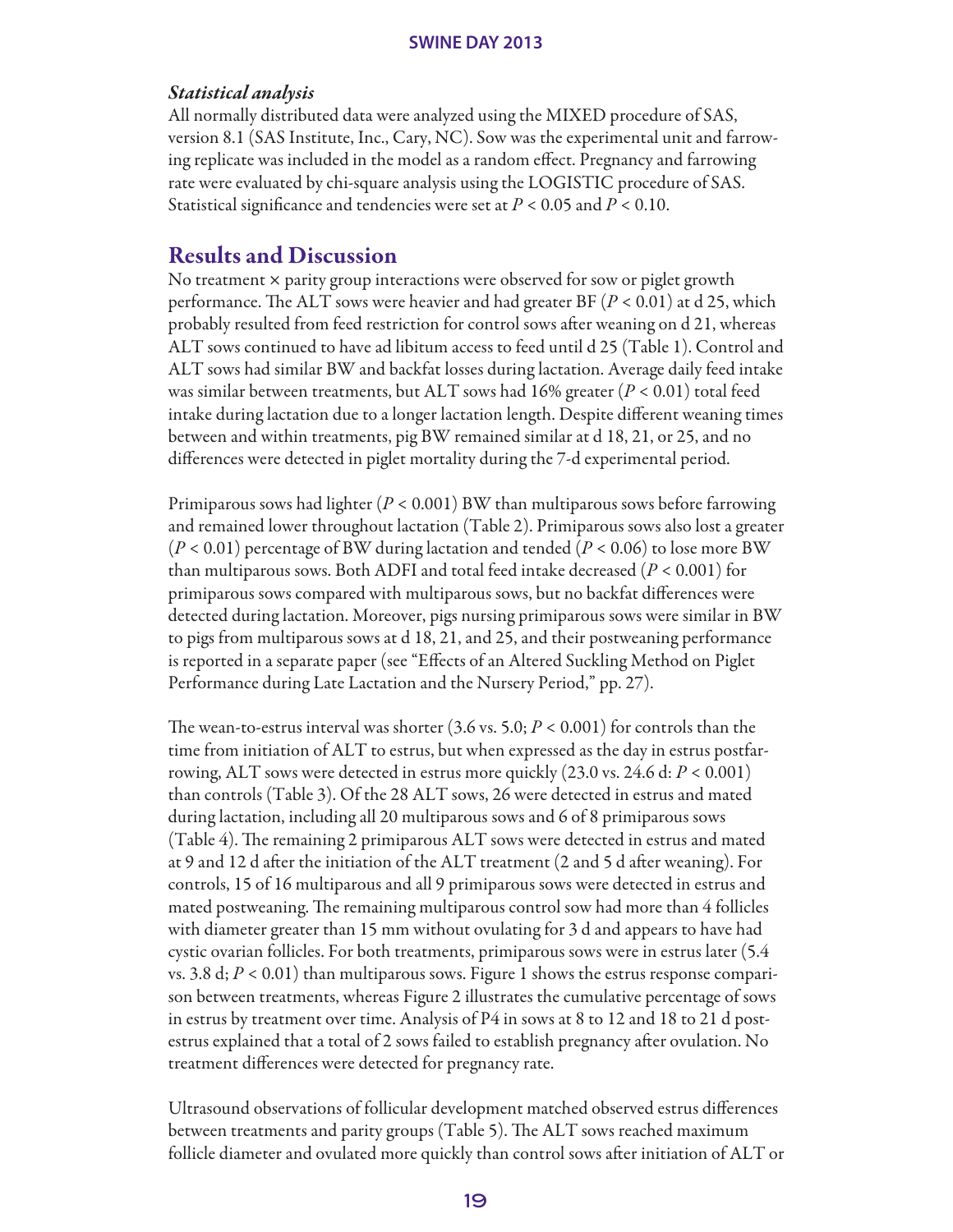weaning. The growth of follicles between control and ALT sows is shown in Figure 3, and the delayed follicular development of primiparous versus multiparous sows is illustrated in Figure 4.

For subsequent farrowing traits, a total of 20 control and 20 ALT sows were retained and farrowing data were collected (Table 6). Reproductive performance was similar for control and  $ALT$  sows. There was a tendency for a treatment  $\times$  parity interaction  $(P < 0.07)$  for the percentage of mummified fetuses, but the limited number of sows and variation in this trait make interpretation unclear. Pigs farrowed by formerly primiparous sows also tended (*P* < 0.08) to be lighter than pigs from multiparous sows.

Our results provide evidence that the ALT treatment can induce estrus in lactating sows at rates comparable to conventionally weaned sows with no detrimental effects on farrowing rate or litter size. The lactational estrus we observed is greater than many reports in the literature, and this may be due to the sow line and unique aspects of the ALT treatment. In addition to reduced hours of nursing each day, the ALT sows were nursed by a combined litter of foreign and own pigs that were lightweight compared with the litter nursing before treatment. These foreign pigs may be perceived in a way that contributes to the occurrence of estrus, but further work will be required to evaluate individual components of the treatment. Another objective of this work was to benefit the lightweight pigs, and that is the subject of another report in this publication (see "Effects of an Altered Suckling Method on Piglet Performance during Late Lactation and the Nursery Period," p. 27).

The ALT sows were detected in estrus more quickly after farrowing than the controls. Previous lactational estrus work with primiparous sows is limited, and the present data suggest that estrus in lactation also can be stimulated in these sows; moreover, the altered suckling method did not affect litter performance prior to weaning.

Additional research may help develop practical protocols that allow breeding during lactation, but additional work is necessary to confirm these results in larger populations of sows and to determine the most effective and practical presentation of stimuli. Treatment similar to this study may benefit lightweight pigs in large litters, and breeding during lactation could help enhance group sow housing management. Because individual farrowing stalls are more accepted for the welfare advantages to the nursing pigs, this last benefit is worth exploring; groups in Australia and Europe are also researching treatments to induce lactational estrus for this reason.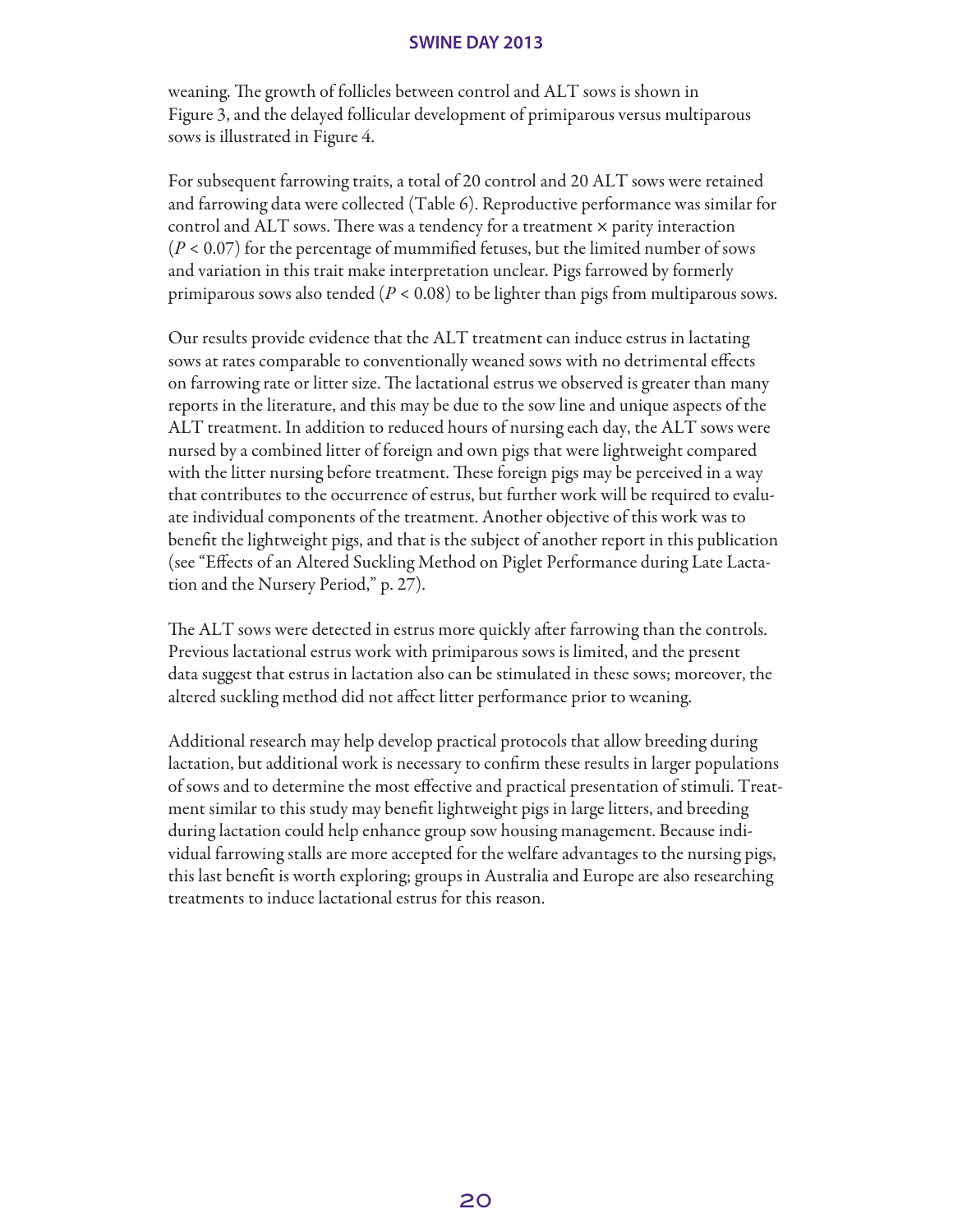| Item                               | Control           | <b>ALT</b>         | <b>SEM</b> |
|------------------------------------|-------------------|--------------------|------------|
| Sows, n                            | 25                | 28                 |            |
| Parity                             | 2.44              | 2.68               |            |
| Litter size at d 18                | 11.60             | 11.54              | 0.44       |
| Sow BW, lb                         |                   |                    |            |
| Entry                              | 548.4             | 560.5              | 22.92      |
| Farrowing                          | 525.3             | 530.7              | 24.59      |
| d 18                               | 503.6             | 513.9              | 15.39      |
| d21                                | 499.0             | 507.3              | 18.35      |
| d 25                               | $453.1^a$         | 502.4 <sup>b</sup> | 16.86      |
| Lactation BW loss, lb <sup>2</sup> | 26.2              | 28.3               | 6.77       |
| Lactation BW loss, %               | 5.19%             | 5.89%              | 1.106      |
| Backfat, mm                        |                   |                    |            |
| Entry                              | 14.1              | 14.4               | 0.85       |
| d 18                               | 13.1              | 13.1               | 0.57       |
| d21                                | 13.2              | 12.6               | 0.62       |
| d 25                               | 11.6 <sup>a</sup> | $13.5^{b}$         | 0.55       |
| Backfat loss, mm <sup>2</sup>      | 0.82              | 0.84               | 1.179      |
| Sow ADFI, lb <sup>3</sup>          | 12.12             | 11.85              | 0.490      |
| Sow intake, lb                     | 254.6             | 304.0              | 13.60      |
| Pig BW <sup>4</sup>                |                   |                    |            |
| d 18                               | 12.43             | 12.46              | 0.340      |
| d21                                | 14.21             | 13.59              | 0.363      |
| d 25                               | 15.57             | 15.67              | 0.358      |

Table 1. The effects of boar exposure and an altered suckling method (ALT) on the growth of lactating sows and their litters<sup>1</sup>

a, b Means without a common superscript differ *P* < 0.05.

<sup>1</sup> Data were collected from a total of 53 sows (PIC 1050) across two replicate farrowing groups. Sows were allotted to treatments on d 18 (average 18.8 d) of lactation. Control sows were weaned on d 21, whereas the altered suckling method (ALT) consisted of split-weaning (SW) all but the 5 lightest-weight pigs on d 18. The ALT sows were then paired, and the lightweight pigs from 2 litters were combined and rotationally suckled between the pair of sows at 12-h intervals until weaning on d 25.

 $2$  Lactation weight and backfat loss were measured from d 0 to 21 for control sows and 0 to 25 for ALT sows.

3 Incorporates feed intake from actual farrowing date for each sow.

4 Litter size was similar (*P* > 0.78) at d 18, and no differences in pig mortality were detected (*P* > 0.94) between treatments.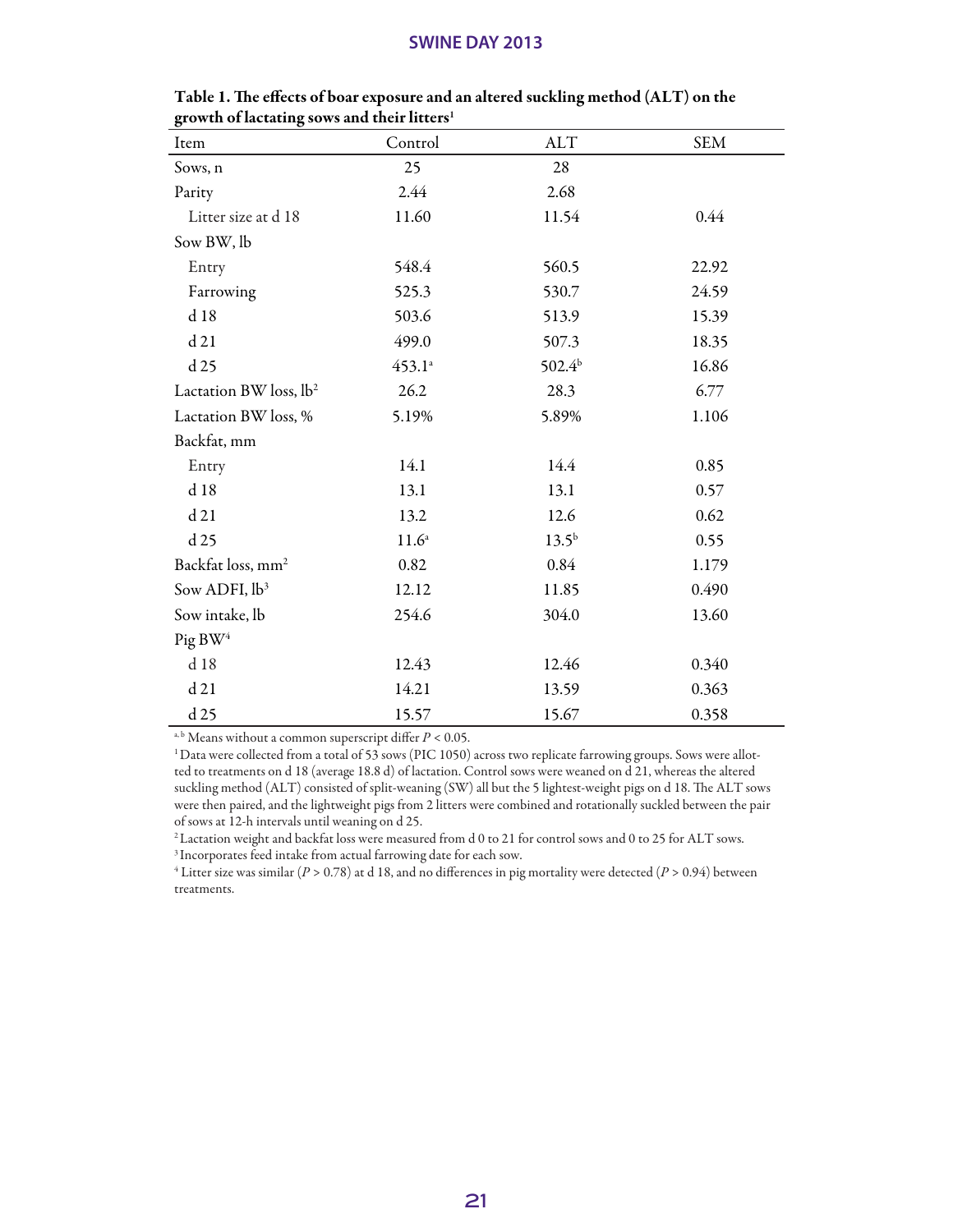|                                    |       | Control | <b>ALT</b> |         |            | Probability, $P <^2$ |         |
|------------------------------------|-------|---------|------------|---------|------------|----------------------|---------|
| Parity: <sup>3</sup><br>Item       | Mult  | Prim    | Mult       | Prim    | <b>SEM</b> | Trt                  | Parity  |
| Sows, n                            | 16    | 9       | 20         | 8       |            |                      |         |
| Parity                             | 3.3   | 1.0     | 3.4        | $1.0\,$ |            |                      |         |
| Sow BW, lb                         |       |         |            |         |            |                      |         |
| Entry                              | 580.8 | 491.0   | 591.6      | 482.6   | 23.42      | 0.82                 | < 0.001 |
| Farrowing                          | 559.4 | 464.6   | 561.4      | 454.1   | 24.98      | 0.86                 | < 0.001 |
| Lactation d 18                     | 537.9 | 442.4   | 546.4      | 432.6   | 15.89      | 0.88                 | < 0.001 |
| Lactation d 21                     | 534.8 | 435.6   | 542.7      | 418.9   | 18.80      | 0.97                 | < 0.001 |
| Lactation d 25                     | 483.8 | 398.6   | 536.4      | 405.4   | 17.84      |                      | < 0.001 |
| Lactation BW loss, lb <sup>4</sup> | 24.7  | 29.0    | 25.0       | 48.7    | 6.77       | 0.85                 | 0.06    |
| Lactation BW loss, %               | 4.26% | 6.13%   | 3.08%      | 8.69%   | 1.110      | 0.98                 | < 0.01  |
| Backfat, mm                        |       |         |            |         |            |                      |         |
| Entry                              | 13.3  | 15.4    | 14.2       | 14.8    | 0.86       |                      | 0.13    |
| d 18                               | 12.7  | 13.8    | 13.3       | 12.6    | 0.60       | 0.99                 | 0.80    |
| d21                                | 12.6  | 14.4    | 12.6       | 12.8    | 0.65       | 0.53                 | 0.27    |
| d 25                               | 11.3  | 12.3    | 13.8       | 12.6    | 0.58       | 0.02                 | 0.97    |
| Backfat loss, mm <sup>4</sup>      | 0.72  | 1.00    | 0.35       | 2.17    | 1.201      | 0.11                 | 0.56    |
| Sow ADFI, lb <sup>5</sup>          | 12.87 | 10.79   | 12.7       | 9.5     | 0.50       | 0.32                 | < 0.001 |
| Sow total intake, lb               | 270.4 | 226.5   | 324.1      | 246.4   | 13.78      | 0.00                 | < 0.001 |
| Pig BW <sup>6</sup>                |       |         |            |         |            |                      |         |
| d18                                | 12.59 | 12.14   | 12.64      | 12.01   | 0.360      | 0.98                 | 0.29    |
| d21                                | 14.37 | 13.91   | 13.79      | 13.10   | 0.385      | 0.20                 | 0.29    |
| d 25                               | 15.80 | 15.15   | 15.84      | 15.20   | 0.377      | 0.94                 | 0.16    |

Table 2. The interactive effects of an altered suckling method (ALT) and parity group on the growth of lactating sows and their litters<sup>1</sup>

 $^{\rm 1}$  Data were collected from a total of 53 sows (PIC 1050) across two replicate farrowing groups. Sows were allotted to treatments on d 18 (average 18.8 d) of lactation. Control sows were weaned on d 21, whereas the altered suckling method (ALT) consisted of split-weaning all but the 5 lightest-weight pigs on d 18. The ALT sows were then paired, and the lightweight pigs from 2 litters were combined and rotationally suckled between the pair of sows at 12-h intervals until weaning on d 25.

 $^{\rm 2}$  No interactions were detected (*P* > 0.11) between treatment and parity group.

3 Multiparous (Mult) or primiparous (Prim).

4 Lactation weight and backfat loss were measured from d 0 to 21 for control sows and 0 to 25 for ALT sows.

5 Incorporates feed intake from actual farrowing date for each sow.

6 Litter size was similar (*P* > 0.26) across treatment and parity at d 18, and no differences in pig mortality were detected (*P* > 0.24).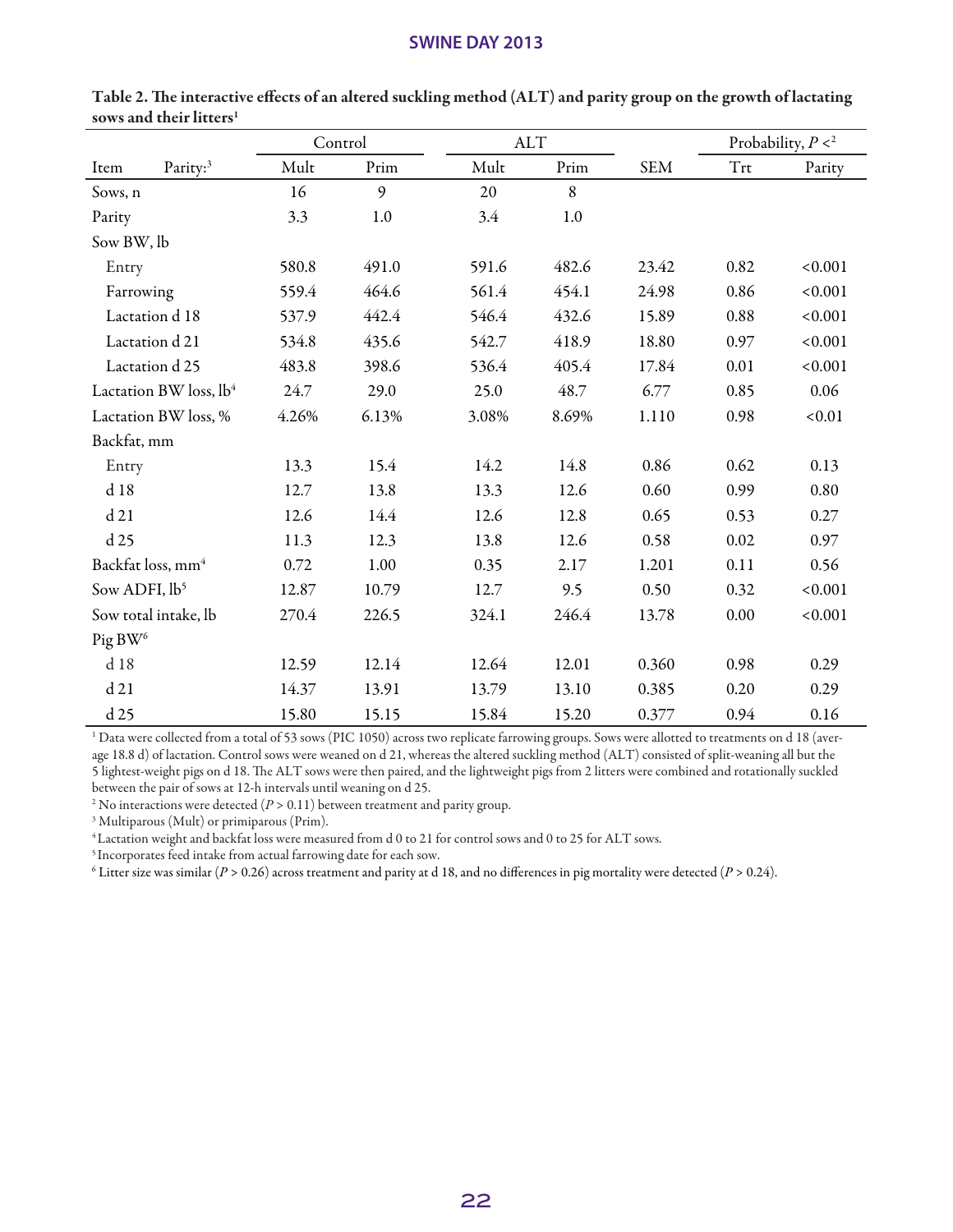| Item                                     | Control        | ALT              | <b>SEM</b> |
|------------------------------------------|----------------|------------------|------------|
| Weaning or beginning of ALT to estrus, d | $3.6^{\circ}$  | 5.0 <sup>b</sup> | 0.54       |
| Day in estrus after farrowing            | $24.6^{\rm b}$ | $23.0^{\circ}$   | 0.54       |
| Inseminated in lactation, %              | ---            | 89.3%            | ---        |
| Inseminated after weaning, %             | 96.0%          | 10.7%            | ---        |
| Pregnancy rate, % <sup>2</sup>           | 92.0%          | 89.0%            |            |

Table 3. The effects of boar exposure and an altered suckling regimen (ALT) on the reproductive performance of lactating sows<sup>1</sup>

a, b Means without a common superscript differ *P* < 0.05.

1 Data were collected from 53 sows (PIC 1050) used across two replicate farrowing groups. Sows were allotted to treatments on d 18 (average 18.8 d) of lactation. Control sows were weaned on d 21, whereas the altered suckling method (ALT) consisted of split-weaning all but the 5 lightest-weight pigs on d 18. The ALT sows were then paired, and the lightweight pigs from 2 litters were combined and rotationally suckled between the pair of sows at 12-h intervals until weaning on d 25.

2 Chi-square analysis was conducted using PROC LOGISTIC in SAS (SAS Institute, Inc., Cary, NC) to compare treatment means. Transabdominal ultrasound (Aloka 500V, 5.0 MHz) was used for pregnancy detection at approximately 28 d after mating.

#### Table 4. The interactive effects of an altered suckling method (ALT) and parity group on the reproductive performance of lactating sows<sup>1</sup>

|                                  |                                          | Control |        | <b>ALT</b> |        |            | Probability, $P <^2$ |         |
|----------------------------------|------------------------------------------|---------|--------|------------|--------|------------|----------------------|---------|
| Item                             | Parity: <sup>3</sup>                     | Mult    | Prim   | Mult       | Prim   | <b>SEM</b> | Trt                  | Parity  |
| Sows, n                          |                                          | 16      | 9      | 20         | 8      |            |                      |         |
| Parity                           |                                          | 3.25    | 1.00   | 3.35       | 1.00   | 0.468      | 0.82                 | < 0.001 |
| Litter size at d 18              |                                          | 11.8    | 11.3   | 11.6       | 11.3   | 0.44       | 0.78                 | 0.26    |
|                                  | Weaning or beginning of ALT to estrus, d | 3.1     | 4.4    | 4.5        | 6.4    | 0.54       | < 0.001              | < 0.001 |
|                                  | Day in estrus after farrowing            | 24.1    | 25.4   | 22.5       | 24.4   | 0.54       | < 0.001              | < 0.01  |
| Mated in lactation, %            |                                          | ---     | ---    | 100.0%     | 75.0%  | ---        |                      | ---     |
| Mated after weaning, %           |                                          | 93.8%   | 100.0% | 0.0%       | 25.0%  | ---        | ---                  | ---     |
| Pregnancy rate, % <sup>4</sup>   |                                          | 93.8%   | 88.9%  | 90.0%      | 86.0%  | ---        | 0.71                 | 0.69    |
| Progesterone, ng/mL <sup>5</sup> |                                          |         |        |            |        |            |                      |         |
|                                  | 8 to 12 d postestrus, % > 4 ng/ml        | 93.8%   | 100.0% | 100.0%     | 100.0% |            |                      |         |
|                                  |                                          | (15/16) | (9/9)  | (20/20)    | (8/8)  |            |                      |         |
|                                  | 18 to 21 d postestrus, $\% > 4$ ng/ml    | 100.0%  | 88.9%  | 95.0%      | 100.0% |            |                      |         |
|                                  |                                          | (16/16) | (8/9)  | (19/20)    | (8/8)  |            |                      |         |

1 Data were collected from a total of 53 sows (PIC 1050) across two replicate farrowing groups. Sows were allotted to treatments on d 18 (average 18.8 d) of lactation. Control sows were weaned on d 21, whereas the altered suckling method (ALT) consisted of split-weaning all but the 5 lightest-weight pigs on d 18. The ALT sows were then paired, and the lightweight pigs from 2 litters were combined and rotationally suckled between the pair of sows at 12 h intervals until weaning on d 25.

<sup>2</sup> No interactions were detected  $(P > 0.54)$  between treatment and parity group.

3 Multiparous (Mult) or primiparous (Prim).

4 Chi-square analysis was conducted using PROC LOGISTIC in SAS (SAS Institute, Inc., Cary, NC) to compare treatment means. Transabdominal ultrasound (Aloka 500V, 5.0 MHz) was used for pregnancy detection at approximately 28 d after mating.

5 Samples were collected at 8 to 12 and 18 to 21 d postestrus to confirm ovulation and establishment of pregnancy, respectively. 4 ng/mL was used as a qualitative threshold to signify the presence of a functional corpus luteum.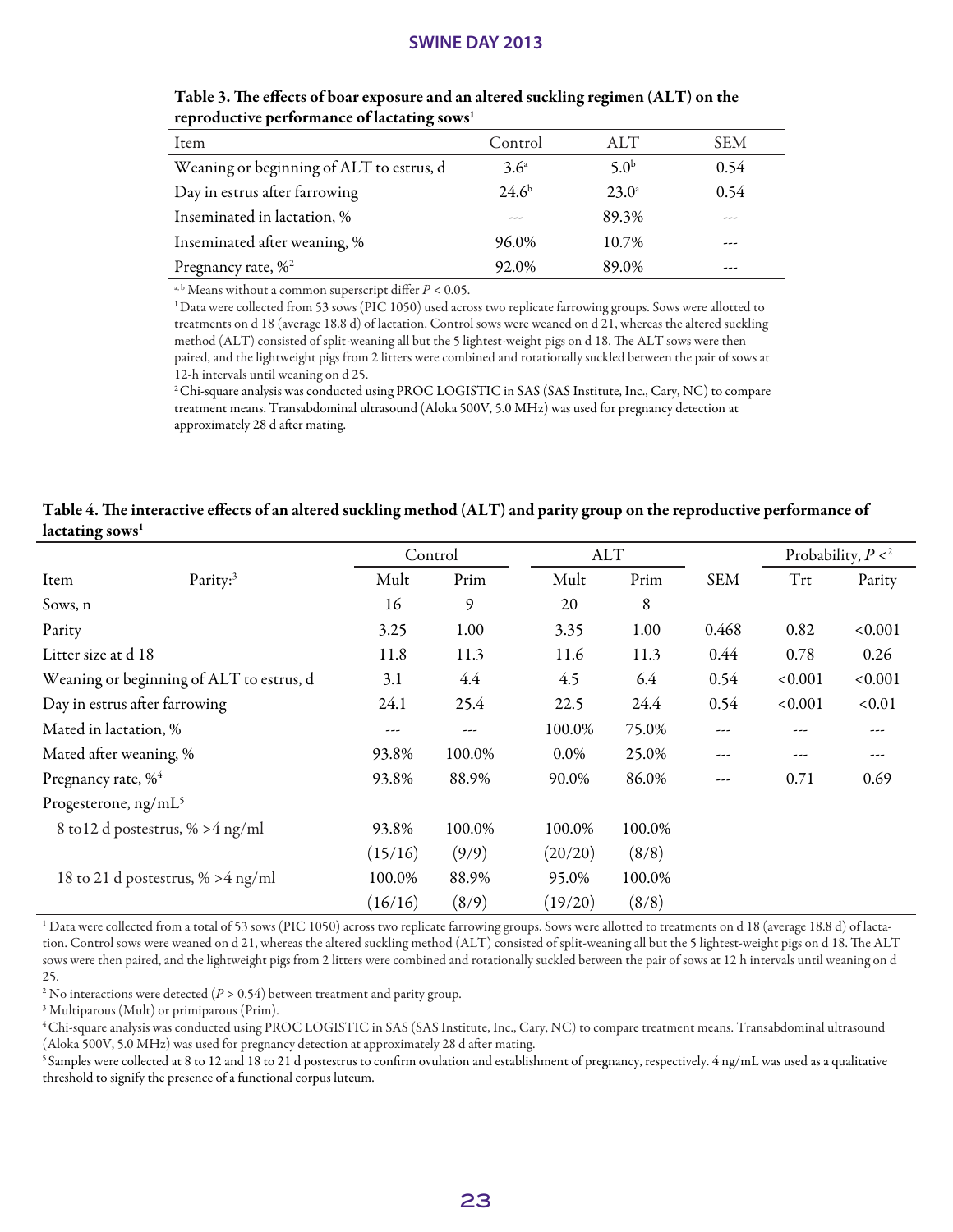|                                   |                                                    | Control |       | <b>ALT</b> |       |       |       |
|-----------------------------------|----------------------------------------------------|---------|-------|------------|-------|-------|-------|
| Item                              | Parity: <sup>2</sup>                               | Mult    | Prim  | Total      | Mult  | Prim  | Total |
| Follicle development <sup>3</sup> |                                                    |         |       |            |       |       |       |
|                                   | Initial follicle diameter, mm                      | 4.0     | 5.0   | 4.3        | 3.9   | 3.6   | 3.8   |
| Maximum follicle diameter, mm     |                                                    | 8.3     | 8.4   | 8.3        | 8.4   | 7.9   | 8.3   |
|                                   | Follicle diameter at ovulation, mm                 | 8.0     | 8.0   | 8.0        | 8.2   | 7.5   | 8.0   |
|                                   | Day of max. follicle diameter after ALT or weaning | 2.9     | 4.7   | 3.6        | 5.0   | 6.6   | 5.4   |
|                                   | Day of max. follicle diameter after farrowing      | 23.9    | 25.7  | 24.6       | 23.0  | 24.6  | 23.4  |
|                                   | Time to ovulation after ALT or weaning, $h^4$      | 92.0    | 137.3 | 109.0      | 135.6 | 183.4 | 148.0 |

#### Table 5. Follicle development and ovulation response of sows with ovulation within 7 d after initiation of boar exposure and an altered suckling method (ALT) or weaning1

1 Data shown from the 24 control and 24 ALT sows that ovulated within 7 d after weaning or initiation of ALT treatment.

2 Multiparous (Mult) or primiparous (Prim).

3 Daily transrectal ultrasound (500V, 5.0 MHz; Aloka, Wallingford, CT) measurements were collected from d 17 until 7 d postweaning. Follicle diameter reported as the average of the three largest follicles on each ovary.

4 Time of ovulation was defined as 12 h prior to the ultrasound exam when fewer than 4 follicles remained between both ovaries.

# Control ALT Probability, *P* < Item Parity:2 Mult Prim Mult Prim SEM Trt × parity Trt Parity Sows retained,  $n^3$  13 7 14 6 Total born 13.6 12.1 13.4 12.2 1.58 0.90 0.66 0.32 Number born live 12.8 11.4 12.1 11.7 1.54 0.83 0.63 0.42 Stillbirths, % 6.1% 5.3% 7.8% 3.3% 3.93 0.58 0.87 0.44 Mummies, % 2.1% 4.0% 4.3% 0.0% 1.95 0.07 0.97 0.50 Piglet BW, lb 3.03 3.47 3.25 3.48 0.232 0.59 0.40 0.08 Litter weight, lb 38.70 39.67 39.23 40.64 4.091 0.65 0.74 0.85

#### Table 6. The effects of boar exposure and an altered suckling method (ALT) on subsequent reproductive performance of sows<sup>1</sup>

1 Data were collected from a total of 53 sows (PIC 1050) across two replicate farrowing groups. Sows were allotted to treatments on d 18 (average 18.8 d) of lactation. Control sows were weaned on d 21, whereas the altered suckling method (ALT) consisted of split-weaning all but the 5 lightest-weight pigs on d 18. The ALT sows were then paired, and the lightweight pigs from 2 litters were combined and rotationally suckled between the pair of sows at 12-h intervals until weaning on d 25.

2 Multiparous (Mult) or primiparous (Prim).

<sup>3</sup> Following pregnancy confirmation by transabdominal ultrasound at 25 to 35 d post-artificial insemination, sows were culled or retained according to the operation's normal culling procedures.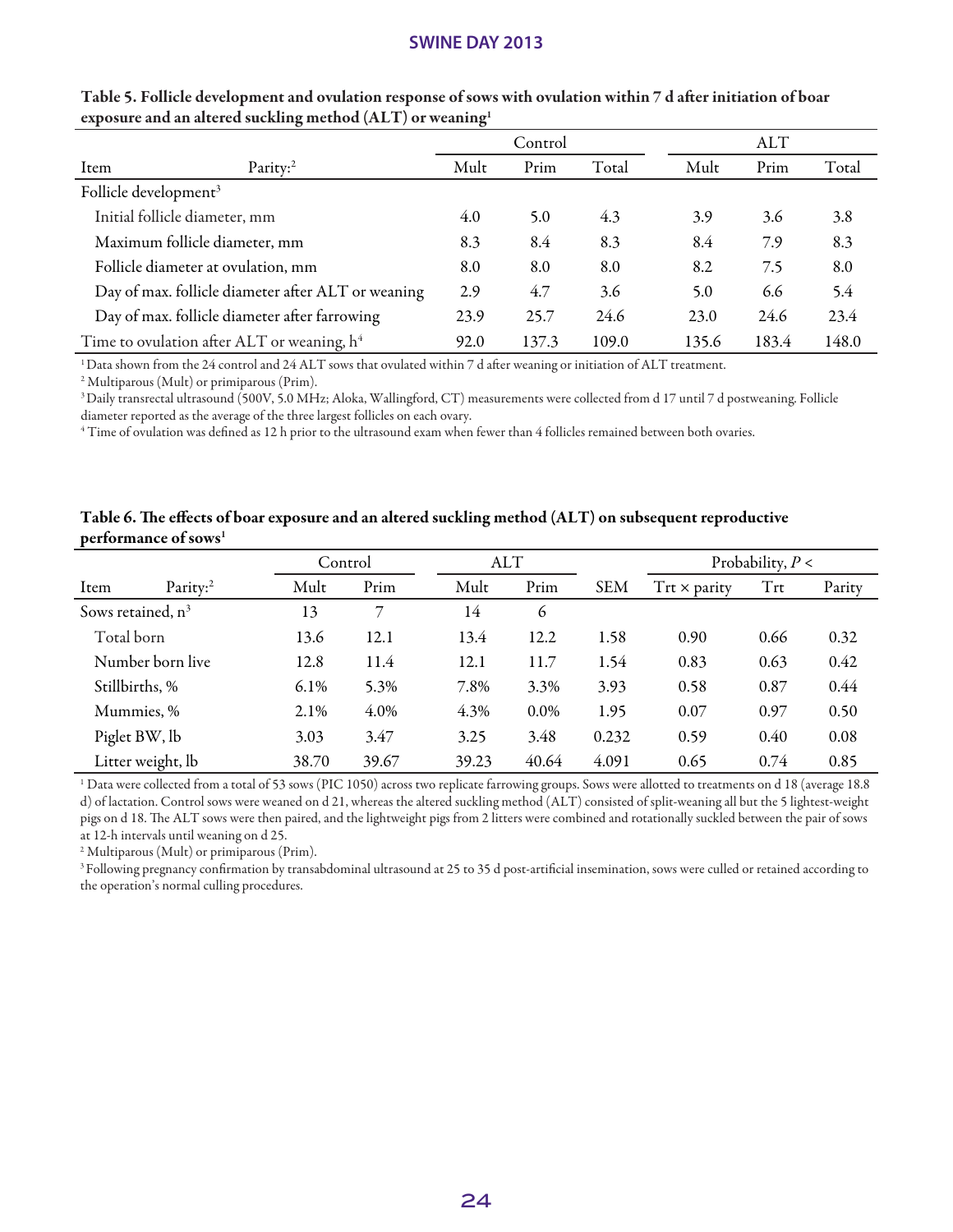

Figure 1. The day of first detected estrus for control sows and sows given boar exposure and an altered suckling method (ALT).



Figure 2. The cumulative percentage of sows in estrus postfarrowing between control sows and sows given boar exposure and an altered suckling method (ALT).